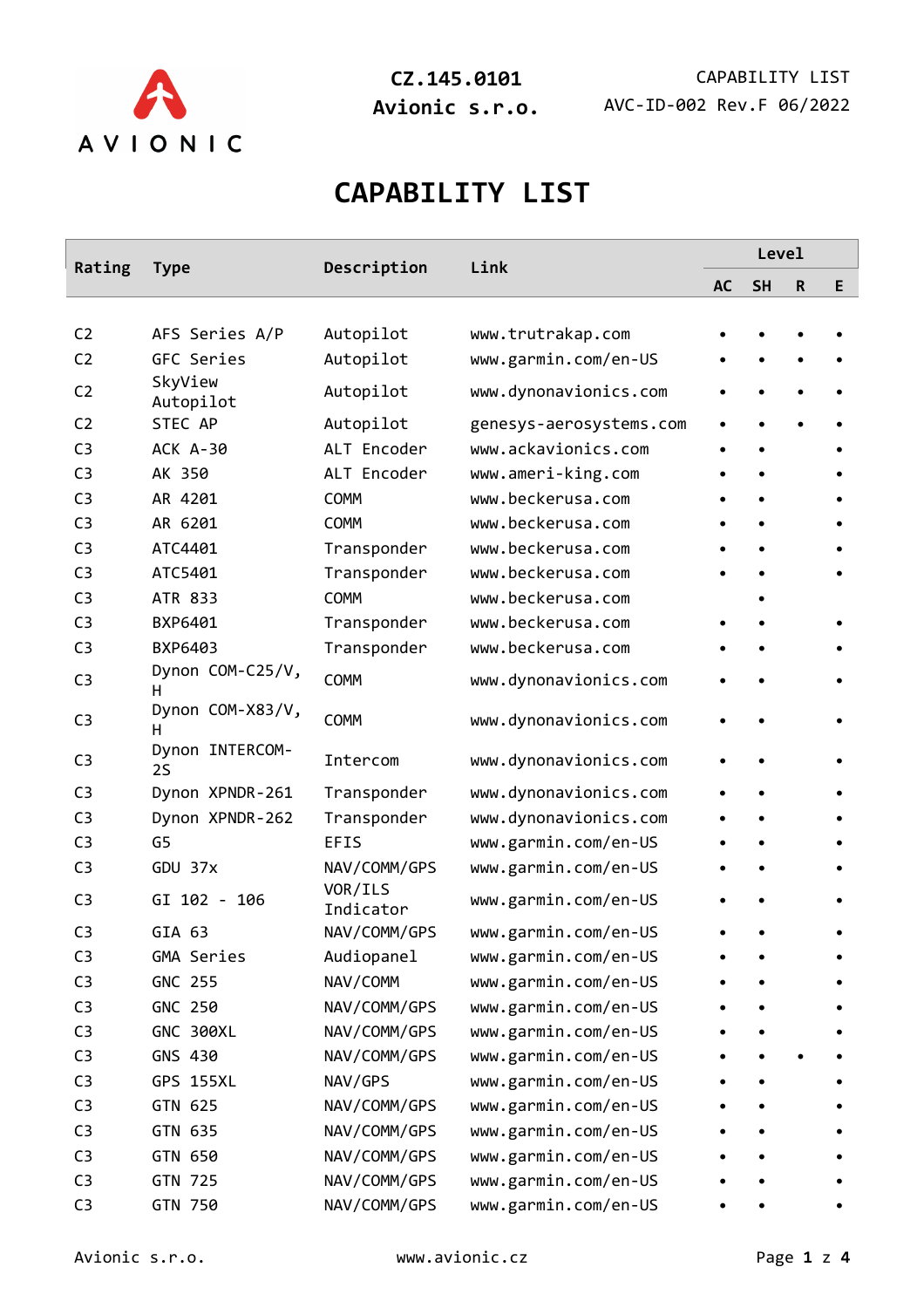

**CZ.145.0101** CAPABILITY LIST **Avionic s.r.o.** AVC-ID-002 Rev.F 06/2022

# **CAPABILITY LIST**

| Rating         | <b>Type</b>           | Description         | Link                  | Level     |           |   |   |  |
|----------------|-----------------------|---------------------|-----------------------|-----------|-----------|---|---|--|
|                |                       |                     |                       | <b>AC</b> | <b>SH</b> | R | Е |  |
| C <sub>3</sub> | GTR 200               | <b>COMM</b>         | www.garmin.com/en-US  |           |           |   |   |  |
| C <sub>3</sub> | GTR 225               | <b>COMM</b>         | www.garmin.com/en-US  |           |           |   |   |  |
| C <sub>3</sub> | GTX 335, 345          | <b>XPNDR</b>        | www.garmin.com/en-US  |           |           |   |   |  |
| C <sub>3</sub> | GTX 327               | <b>XPNDR</b>        | www.garmin.com/en-US  |           |           |   |   |  |
| C <sub>3</sub> | GTX 328               | <b>XPNDR</b>        | www.garmin.com/en-US  |           |           |   |   |  |
| C <sub>3</sub> | GTX 23, 32 - 45       | <b>XPNDR</b>        | www.garmin.com/en-US  |           |           |   |   |  |
| C <sub>3</sub> | GTX 320, 330,<br>3000 | <b>XPNDR</b>        | www.garmin.com/en-US  |           |           |   |   |  |
| C <sub>3</sub> | <b>GNX</b>            | XPNDR/GPS           | www.garmin.com/en-US  |           |           |   |   |  |
| C <sub>3</sub> | <b>KDM 706</b>        | <b>DME</b>          | www.bendixking.com    |           |           |   |   |  |
| C <sub>3</sub> | KI 202-209            | Indicator<br>LOC/GS | www.bendixking.com    |           |           |   |   |  |
| C <sub>3</sub> | KI 525                | NAV Indicator       | www.bendixking.com    |           |           |   |   |  |
| C <sub>3</sub> | KN 62, 63, 64         | <b>DME</b>          | www.bendixking.com    |           |           |   |   |  |
| C <sub>3</sub> | KN 64                 | DME                 | www.bendixking.com    |           |           |   |   |  |
| C <sub>3</sub> | <b>KNR 634</b>        | <b>NAV</b>          | www.bendixking.com    |           |           |   |   |  |
| C <sub>3</sub> | <b>KR 21</b>          | Marker              | www.bendixking.com    |           |           |   |   |  |
| C <sub>3</sub> | KT 70                 | <b>XPNDR</b>        | www.bendixking.com    |           |           |   |   |  |
| C <sub>3</sub> | KT 73                 | <b>XPNDR</b>        | www.bendixking.com    |           |           |   |   |  |
| C <sub>3</sub> | KT 74                 | <b>XPNDR</b>        | www.bendixking.com    |           |           |   |   |  |
| C <sub>3</sub> | <b>KT 76A</b>         | <b>XPNDR</b>        | www.bendixking.com    |           |           |   |   |  |
| C <sub>3</sub> | <b>KT 76C</b>         | <b>XPNDR</b>        | www.bendixking.com    |           |           |   |   |  |
| C <sub>3</sub> | KX 175B               | NAV / COMM          | www.bendixking.com    |           |           |   |   |  |
| C <sub>3</sub> | KX 125, 155           | NAV / COMM          | www.bendixking.com    |           |           |   |   |  |
| C <sub>3</sub> | KX 155A               | NAV / COMM          | www.bendixking.com    |           |           |   |   |  |
| C <sub>3</sub> | KX 165                | NAV / COMM          | www.bendixking.com    |           |           |   |   |  |
| C <sub>3</sub> | KX 165A               | NAV / COMM          | www.bendixking.com    |           |           |   |   |  |
| C <sub>3</sub> | <b>KXP 756</b>        | Transponder         | www.bendixking.com    |           |           |   |   |  |
| C <sub>3</sub> | KY 196/197            | <b>COMM</b>         | www.bendixking.com    |           |           |   |   |  |
| C <sub>3</sub> | KY 196B               | <b>COMM</b>         | www.bendixking.com    |           |           |   |   |  |
| C <sub>3</sub> | Ps - Pt systems       |                     | www.ge-mcs.com        |           |           |   |   |  |
| C <sub>3</sub> | SL 30                 | NAV/COMM            | www.garmin.com/en-US  |           |           |   |   |  |
| C <sub>3</sub> | SL 40                 | <b>COMM</b>         | www.garmin.com/en-US  |           |           |   |   |  |
| C <sub>3</sub> | SPA 400               | Intercom            | www.sigtronics.com    |           |           |   |   |  |
| C <sub>3</sub> | <b>TRT800H</b>        | <b>XPNDR</b>        | www.funkeavionics.de  |           |           |   |   |  |
| C <sub>3</sub> | <b>TRT800RT</b>       | <b>XPNDR</b>        | www.funkeavionics.de  |           |           |   |   |  |
| C <sub>3</sub> | TT 21                 | <b>XPNDR</b>        | www.trig-avionics.com |           |           |   |   |  |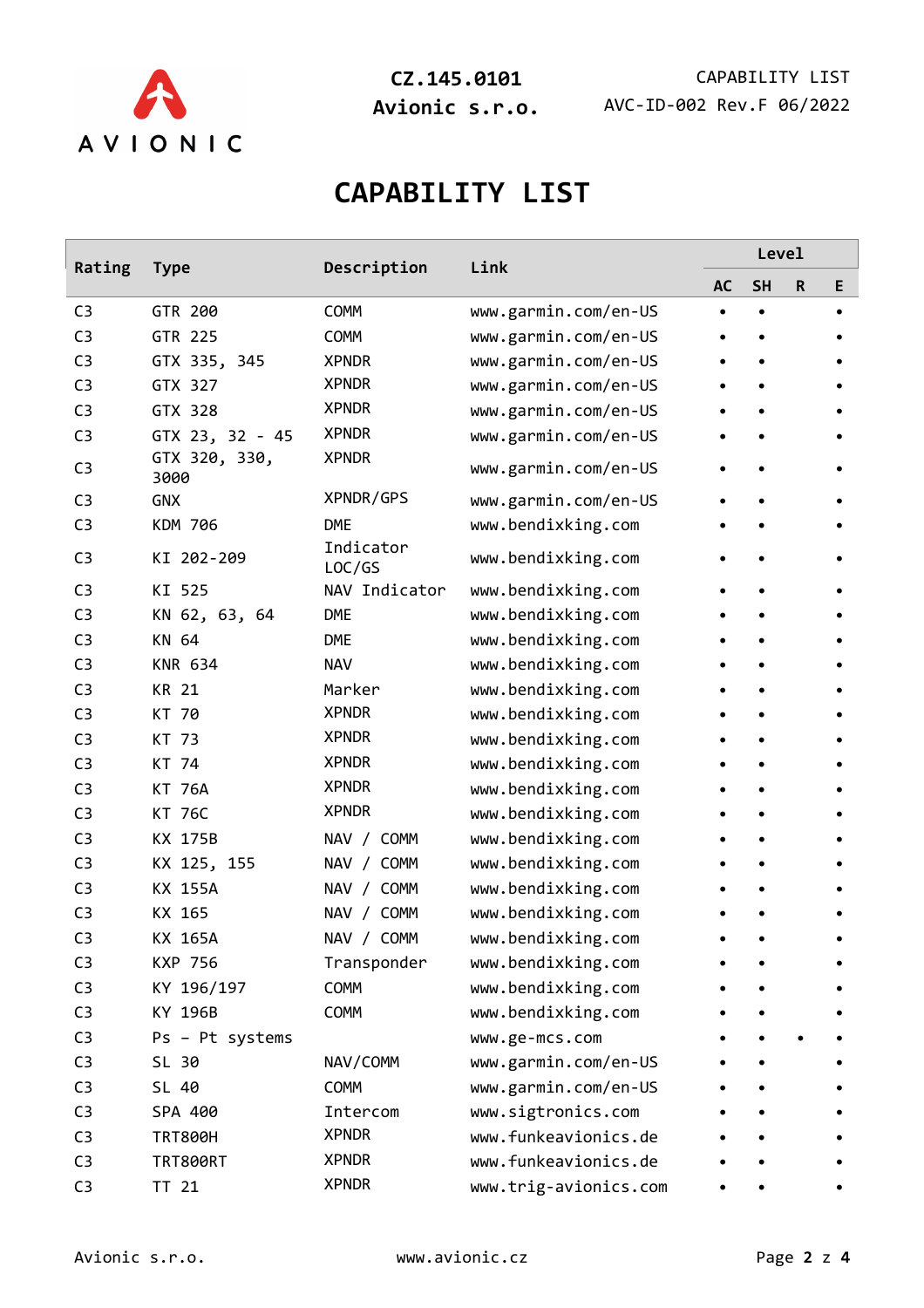

**CZ.145.0101** CAPABILITY LIST **Avionic s.r.o.** AVC-ID-002 Rev.F 06/2022

# **CAPABILITY LIST**

| Rating         | <b>Type</b>            | Description               | Link                          | Level     |           |   |           |  |
|----------------|------------------------|---------------------------|-------------------------------|-----------|-----------|---|-----------|--|
|                |                        |                           |                               | <b>AC</b> | <b>SH</b> | R | E         |  |
| C <sub>3</sub> | TT 22                  | <b>XPNDR</b>              | www.trig-avionics.com         | $\bullet$ |           |   | $\bullet$ |  |
| C <sub>3</sub> | TT 31                  | <b>XPNDR</b>              | www.trig-avionics.com         |           |           |   |           |  |
| C <sub>3</sub> | TY 91                  | <b>COMM</b>               | www.trig-avionics.com         |           |           |   |           |  |
| C <sub>3</sub> | TY 92                  | <b>COMM</b>               | www.trig-avionics.com         |           |           |   |           |  |
| C <sub>3</sub> | TY 96                  | <b>COMM</b>               | www.trig-avionics.com         |           |           |   |           |  |
| C <sub>3</sub> | NAV 4000, 4500         | NAV/MKR<br>Collins        | AMM 34-                       |           |           |   |           |  |
| C <sub>3</sub> | VHF COMM 4000          | COMM Collins              | AMM 23-                       |           |           |   |           |  |
| C <sub>3</sub> | DME 4000               | DME Collins               | AMM 34-                       |           |           |   |           |  |
| C <sub>5</sub> | OR6501GE               | Strobe Light              | www.whelen.com                |           |           |   |           |  |
| C6             | <b>ELT ACK</b>         | ELT.                      | www.ackavionics.com           |           |           |   |           |  |
| C6             | ELT Artex              | <b>ELT</b>                | www.acrartex.com              |           |           |   |           |  |
| C6             | ELT Kannad             | <b>ELT</b>                | www.kannad.com                |           |           |   |           |  |
| C6             | ELT Elta               | <b>ELT</b>                | www.ecagroup.com              |           |           |   |           |  |
| C13            | 4 FGH 10               | Altimeter                 | www.winter-<br>instruments.de |           |           |   |           |  |
| C13            | MidCont Series         | Altimeter                 | www.mcico.com                 |           |           |   |           |  |
| C13            | UI 5934 Series         | Altimeter                 | www.unitedinst.com            |           |           |   |           |  |
| C13            | UI 8000-8010           | Airspeed Ind              | www.unitedinst.com            |           |           |   |           |  |
| C13            | 4 HM 6                 | Altimeter                 | www.winter-<br>instruments.de |           |           |   |           |  |
| C13            | <b>EHB</b>             | Altimeter                 | www.winter-<br>instruments.de |           |           |   |           |  |
| C13            | 64111-900-1            | Altimeter                 | AMM                           |           |           |   |           |  |
| C13            | 64050,660-1            | Airspeed Ind              | AMM                           |           |           |   |           |  |
| C13            | GI 275                 | PFD/MFD                   | www.garmin.com                |           |           |   |           |  |
| C13            | GI 5                   | PFD/MFD                   | www.garmin.com                |           |           |   |           |  |
| C13            | G500/600/700<br>Series | EFIS                      | www.garmin.com                |           |           |   |           |  |
| C13            | G1000-5000             | EFIS                      | www.garmin.com                |           |           |   |           |  |
| C13            | G3X                    | EFIS                      | www.garmin.com                |           |           |   |           |  |
| C13            | GDC 72/74 Series       | Air Data<br>Comp.         | www.garmin.com                |           |           |   |           |  |
| C13            | TM 5934                | Altimeter                 | www.unitedinst.com            |           |           |   |           |  |
| C13            | ADC 3000 Collins       | Air Data<br>Comp.         | AMM 34-10-00-06               |           |           |   |           |  |
| C15            | 5500 Series            | <b>Oxygen</b><br>Cylinder | CMM 35-32-18                  |           |           |   |           |  |
| C15            | 5600 Series            | <b>Oxygen</b><br>Cylinder | CMM 35-32-18                  |           |           |   |           |  |